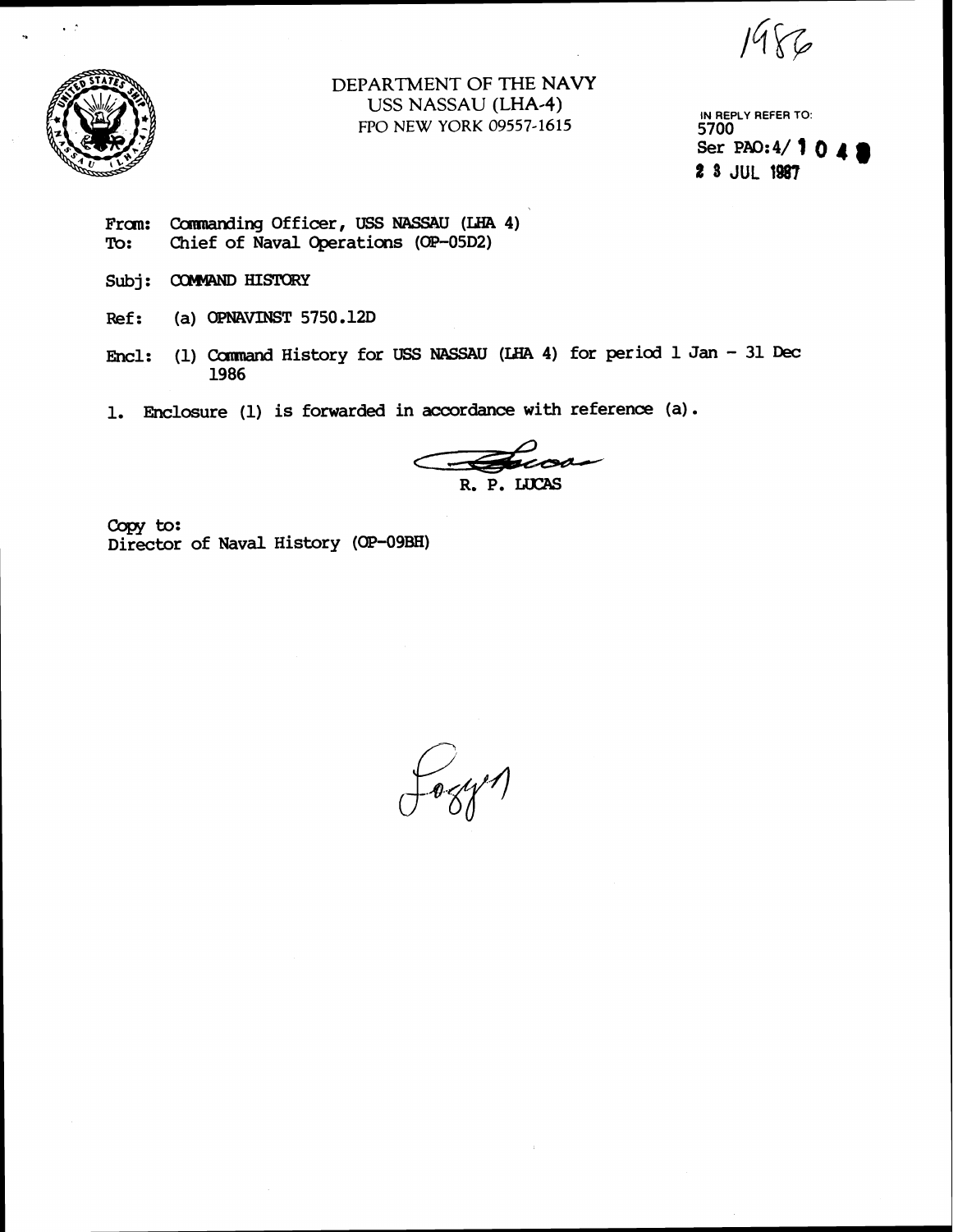# Comnand History for USS NASSAU for period 1 Jan-31 Dec 1986

1. Comnand composition and organization: The mission of the ship is to embark, deploy and land elements of a USMC landing force by helicopters, landing craft and amphibious vehicles. The next senior in the ship's chain of comnand is Comnander, Amphibious Squadron Twelve, the Comnander, Amphibious Group Two. Administratively, USS NASSAU is a unit of Comnander, Naval Surface Force, U.S. Atlantic. The Comnanding Officer is Captain Robert P. Lucas, who relieved Captain Franklin D. Julian on January 6, 1987. The USS NASSAU is homeported at Norfolk Naval Base, Norfolk, Virginia. One UH-1N helicopter is permanently assigned, with tail number 838.

2. Chronology of significant events for 1986: (see attachment 1)

3. Narrative: USS NASSAU entered Norfolk Naval Shipyard in Portsmouth, Virginia in February for her first Complex Overhaul. The ship completed her yard period by mid-January 1987 and returned to homeport. Major alterations to the ship's exterior appearance included removal of the forward Sparrow BPMDS launcher and the addition of a Phalanx Close-in-Weapon System on the portside aft. The ship also had AV-8 Harrier landing lighting system modifications installed as well as additional aviation ordnance storage spaces in preparation for a regularly deployed AV-8 squadron.

**4.** Enclosed are copies of the ship's pictures, Familygram for 1986, a Welcome Aboard brochure in use in 1986, and relevant statistical data as listed on attachment 2.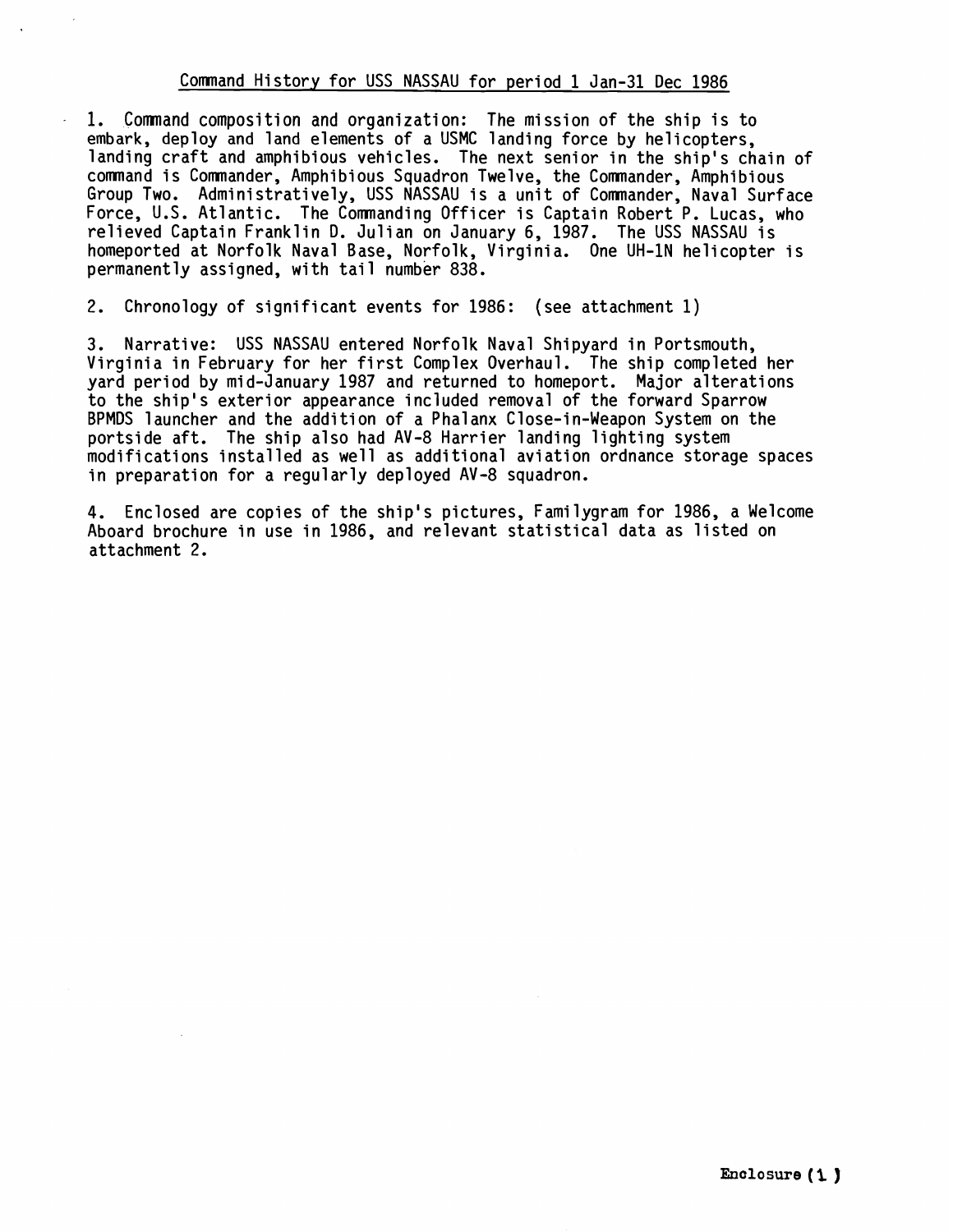## CHRONOLOGY OF SIGNIFICANT EVENTS USS NASSAU JAN-DEC 1986

JANUARY

- 21 Commander, Second Fleet, VADM H. C. Mustin, shifted his flag from USS NASSAU to USS **MT** WHITNEY (LCC-20).
- 28 Ship got underway from Norfolk for ammo anchorage.
- 30 Moved to Craney Island for fuel offload.

# FEBRUARY<br>3 Fnter

3 Entered Norfolk Naval Shipyard, Portsmouth for Complex Overhaul.

### MARCH

27 Ship entered drydock.

#### APRIL

- 10 USS NASSAU received the Meritorious Unit Commendation for "service while conducting operations in the North Atlantic Ocean and Norwegian Sea in support of United States and North Atlantic Treaty Organization objectives during Exercise Ocean Safari from 29 August 1985 to 20 September 1985" as part of a "battle force (that) established new standards for the forward offensive employment of maritime forces in deterring and defeating threats to the alliance."
- 11 Under Secretary of Defense visited NASSAU.

#### MAY

14 Commander, United Kingdom/Netherlands Amphibious Group, Commodore Larkin, RN, visited NASSAU.

#### JULY

14 Ship moved from drydock to Pier 3, NNSY.

## AUGUST

29 RADM H. K. Fiske of Naval Sea Systems Comand conducted an inspection tour on board NASSAU.

#### SEPTEMBER

23 VADM W. F. McCauley, Commander, Naval Surface Force, U.S. Atlantic, visited NASSAU.

## OCTOBER

- 9 RADM Bennett, Deputy Comnander, Naval Surface Force, U.S. Atlantic, visited NASSAU.
- 14 CAPT H. L. Phillips, Comnander, Amphibious Squadron Twelve, broke his pennent on USS NASSAU.
- 17 RADM W. L. Fogarty, Comnander, Amphibious Group Two, visited NASSAU.
- 20 Light-off exam of ship's boilers conducted.

#### DECEMBER

- 10-12 Underway for Post Repair Trials in Virginia Capes.
- 30 Ship's UH-1N Helicopter completed i t's 3,500th accident-free flying hour.